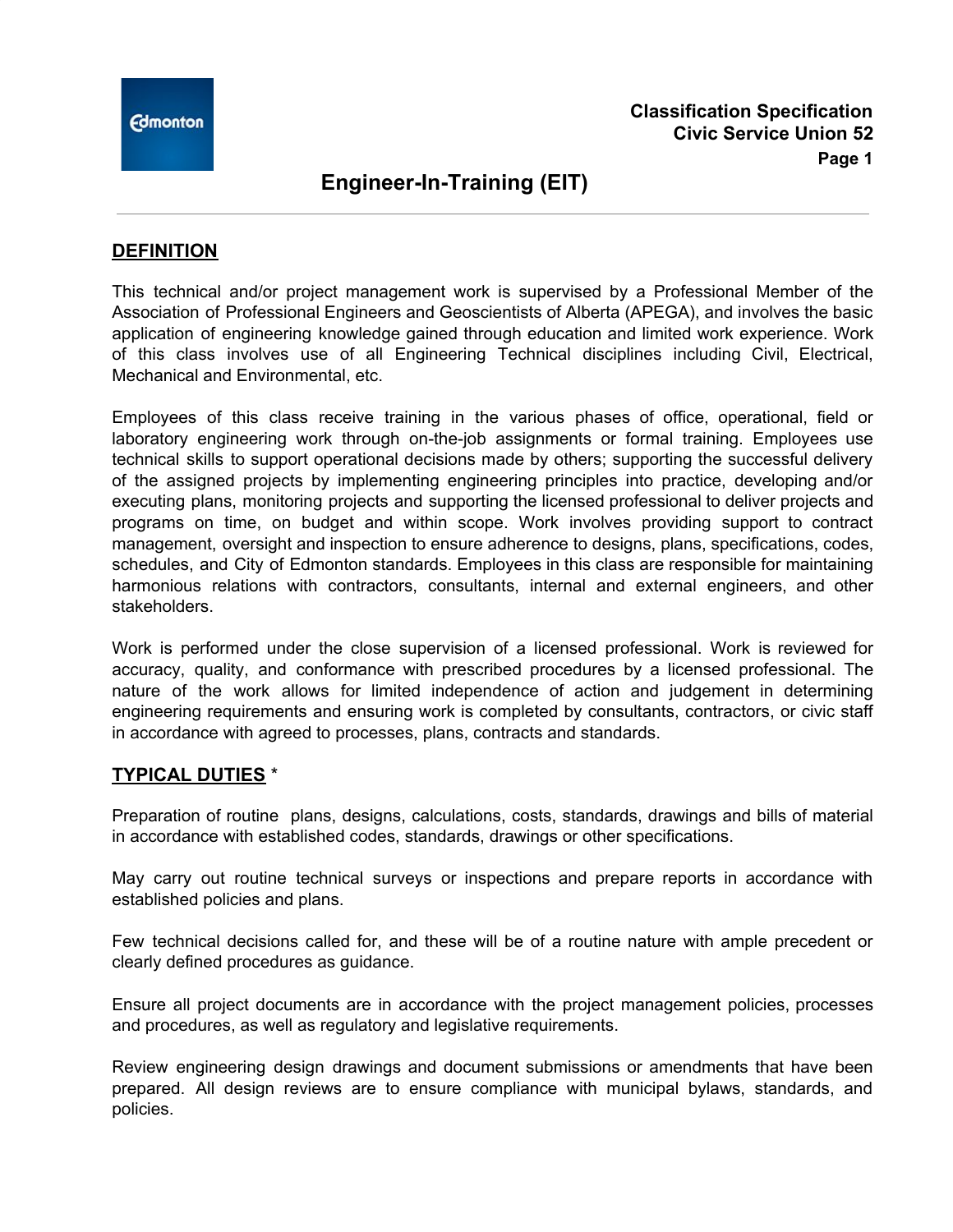Limited engineering assessments and analysis including but not limited to material, vibration, environmental, structural and maintenance.

Ensure appropriate engineering specifications and standards are used based on technical knowledge.

Research engineering best practices to make recommendations for the development of policies and bylaws.

Prepare quality control and plans including frequency and test parameters, for specific processes, standards and projects.

Coordinating the review of circulations, designs, and acceptance certificates.

Oversee the execution of in-field design and/or re-design to address unforeseen issues.

May assign and check work of engineering technologists or technicians.

Perform project administration functions by coordinating and maintaining budget and cost controls; schedule controls, preparing progress reports completed in accordance to contract specifications.

Support the review type and complexity of design and construction techniques, material required, collect and analyze existing data for further design review.

Review construction estimates and make recommendations to the Senior Engineer.

With oversight from the Senior Engineer, coordinate and track the change management process, including contemplated changes, site instructions and change orders.

Perform routine site inspections of the work for conformance with engineering drawings, specifications and codes.

Inspect for substantial performance and construction completion, ensure completion of work; monitor and report on any variances, alterations and deficiencies to the Senior Engineer or Project Manager.

Monitor corrective action on warranty items; assist with claims management.

Support the Project Manager or Senior Engineer to ensure that the project abides by any applicable City of Edmonton Occupational Health and Safety Standards and Guidelines; ensure the highest standards of performance are maintained according to the safety program or site safety program.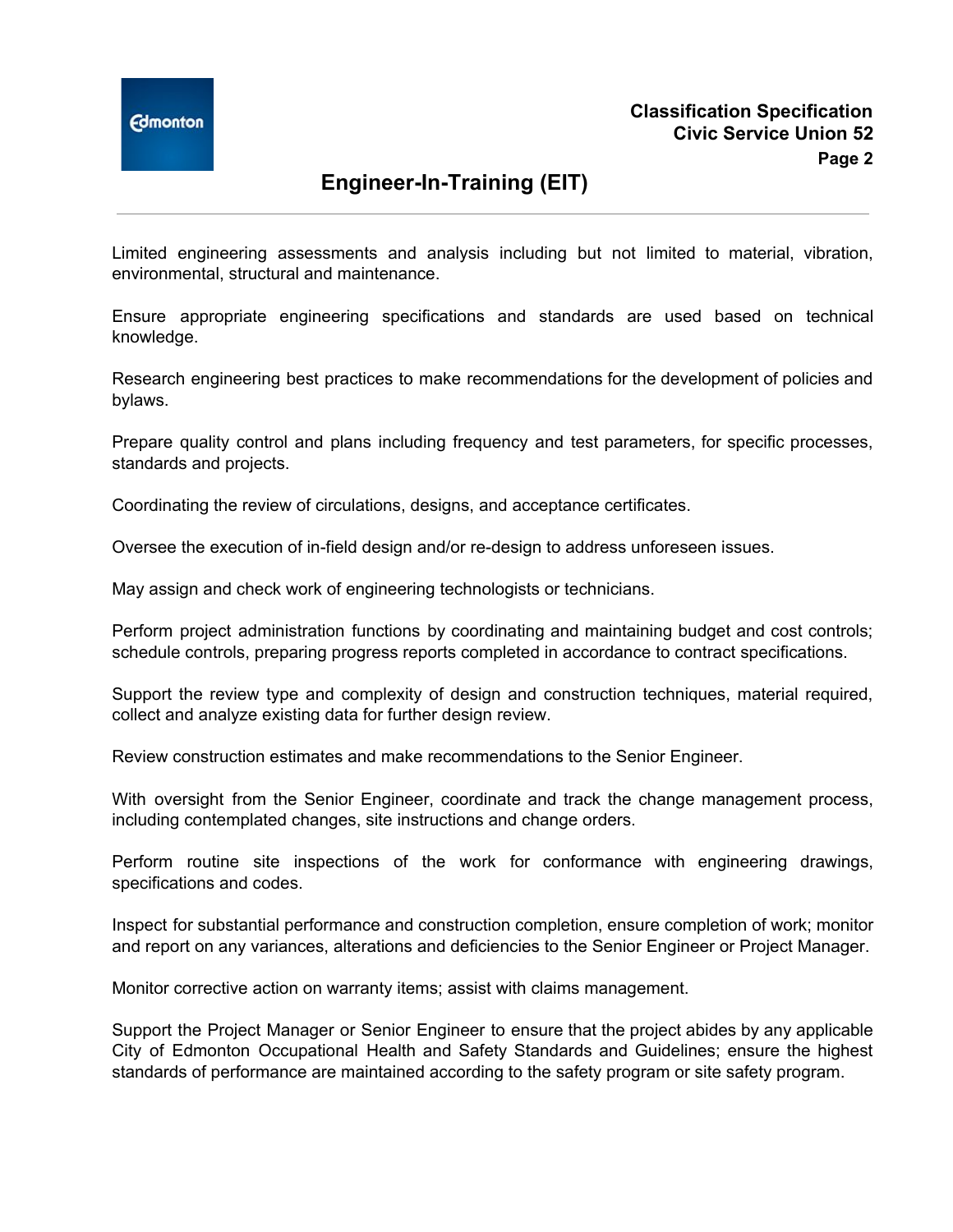Participate actively in the development and documentation of project lessons learned and risk management.

#### **KNOWLEDGE, ABILITIES AND SKILLS**

Knowledge of the technical and engineering principles and practices related to the work assignments.

Knowledge of applicable bylaws, standards and regulations pertaining to work; including relevant codes, standards, legislation, regulations, policies and procedures.

Project coordination skills including an understanding of project management methods and techniques.

Awareness of limitations due to potential professional liability that could be a conflict of interest.

Ability to meet and deal effectively with contractors, developers and the general public, and ensure compliance with rules and regulations.

Ability to communicate verbally and in writing with preciseness and accuracy.

Ability to read, interpret and design plans, drawings, reports, specifications, diagrams and charts of a routine technical nature.

Physical ability to perform outside work in all types of weather and areas related to the work assignments.

Ability to apply technical computer software to a wide variety of applications including the design, costing and scheduling of projects, as well as the development of routine models and generation of boiler plate reports.

Ability to create accurate and complete job hazard analysis, site reports and other written documentation.